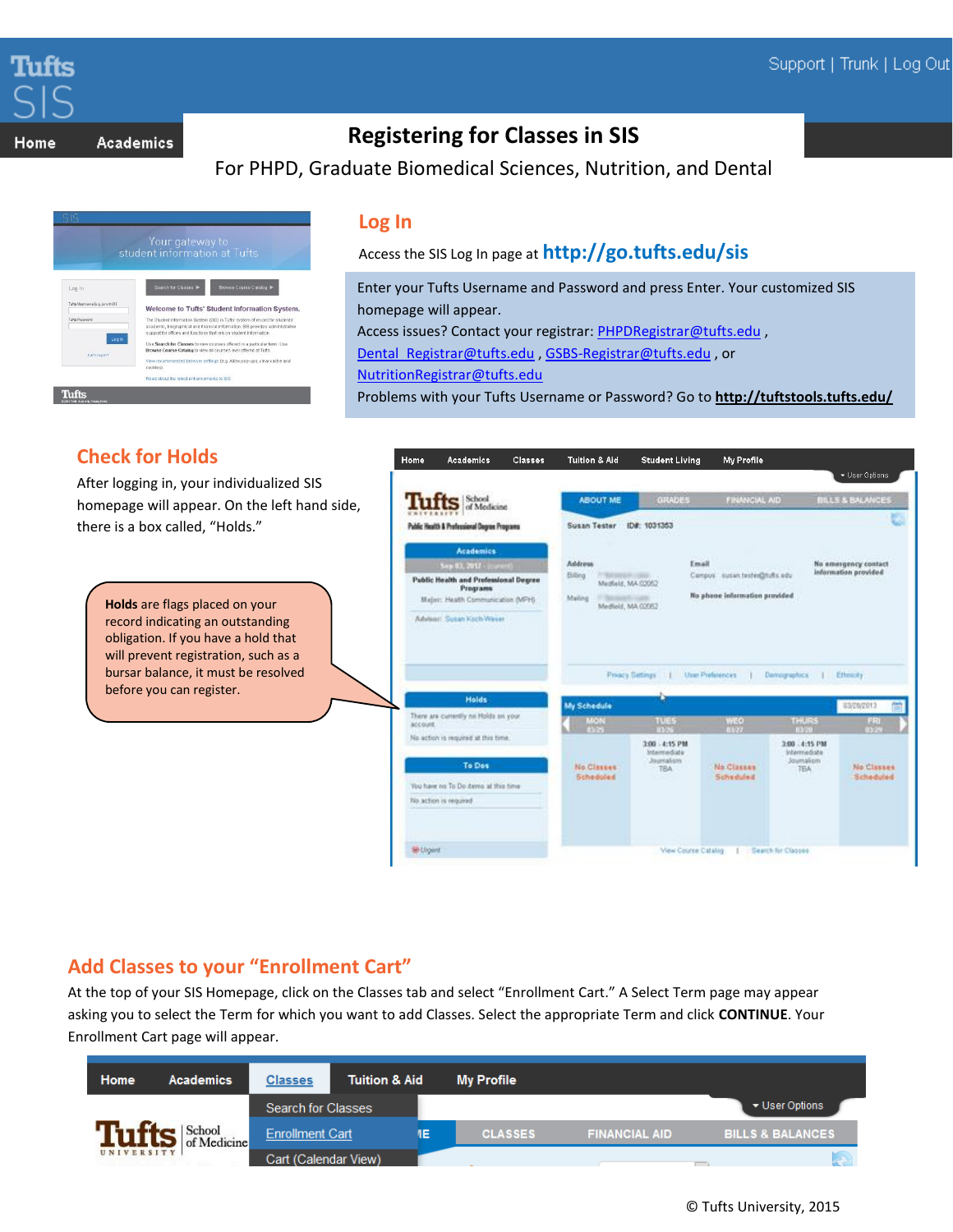| <b>Enrollment Cart</b> |  |  |
|------------------------|--|--|
|------------------------|--|--|

**Add Classes to Shopping Cart** 

Step 1: Add classes to cart Step 2: Validate classes (pre-requisites, permissions, conflicts)<br>Step 3: Enroll (view enrollment dates)

NOTE: If you need to Drop an enrolled class please go to the Drop page.

Spring Term 2020 | TUSM Public Health Programs | Tufts University

|   |                   | <b>Spring Term 2020 Enrollment Cart</b> |                                 |                |                     |               |
|---|-------------------|-----------------------------------------|---------------------------------|----------------|---------------------|---------------|
|   | Select Class      | <b>Description</b>                      | <b>Dav. Times and Locations</b> | <b>Faculty</b> | <b>Units Status</b> | <b>Delete</b> |
| ✓ | PH 0226-1 (24357) | Cancer Epi & Prevention (Lecture)       | Th 2:00PM - 5:00PM<br>TBA       | D. Michaud     | 3.00                | Ħ<br>edit     |
|   |                   |                                         | Options for selected:           |                | Validate            | Enroll        |

## **Search for Classes**

your Advisement Report.

dropdown menu.

#### Using Schedule of Classes

To search the Schedule of Classes, select the **Search for Classes** option from the

To search your program requirements, select **Search my Advisement Report button**. This allows you to pull classes from

> a. To search the Schedule of Classes, select the **Search for Classes** option and click **search.** The Search for Classes page opens and the search defaults to your Class Career.

| Course Career  | Arts, Sciences, and Engineering                                    | Quick Search               |
|----------------|--------------------------------------------------------------------|----------------------------|
|                | School or Program                                                  |                            |
| Term           | Fall 2015                                                          | Term                       |
|                |                                                                    | Select a Term<br>٠         |
|                | We recommend you select at least one of the following:             | Class Number               |
| Course Subject |                                                                    |                            |
|                |                                                                    | (5 digit code, e.g. 85031) |
| Attributes     |                                                                    | Search                     |
|                | Foundational/Distribution Requirements,<br>Continuation, Electives |                            |
| Keywords       |                                                                    |                            |
| Instructor     |                                                                    |                            |

- b. Enter search criteria such as Course Subject or Course Number.
- c. Optional: you may narrow your search using Keywords or Instructor. After you click Search, other filters will display such as Attributes (e.g., foundation or distribution requirements), Class Meeting Time/Days, Campus, etc.
- d. Click **Search**. The Search Results page appears with more filtering options.

After entering appropriate Search Criteria, click **Search**. A Search Results page will appear.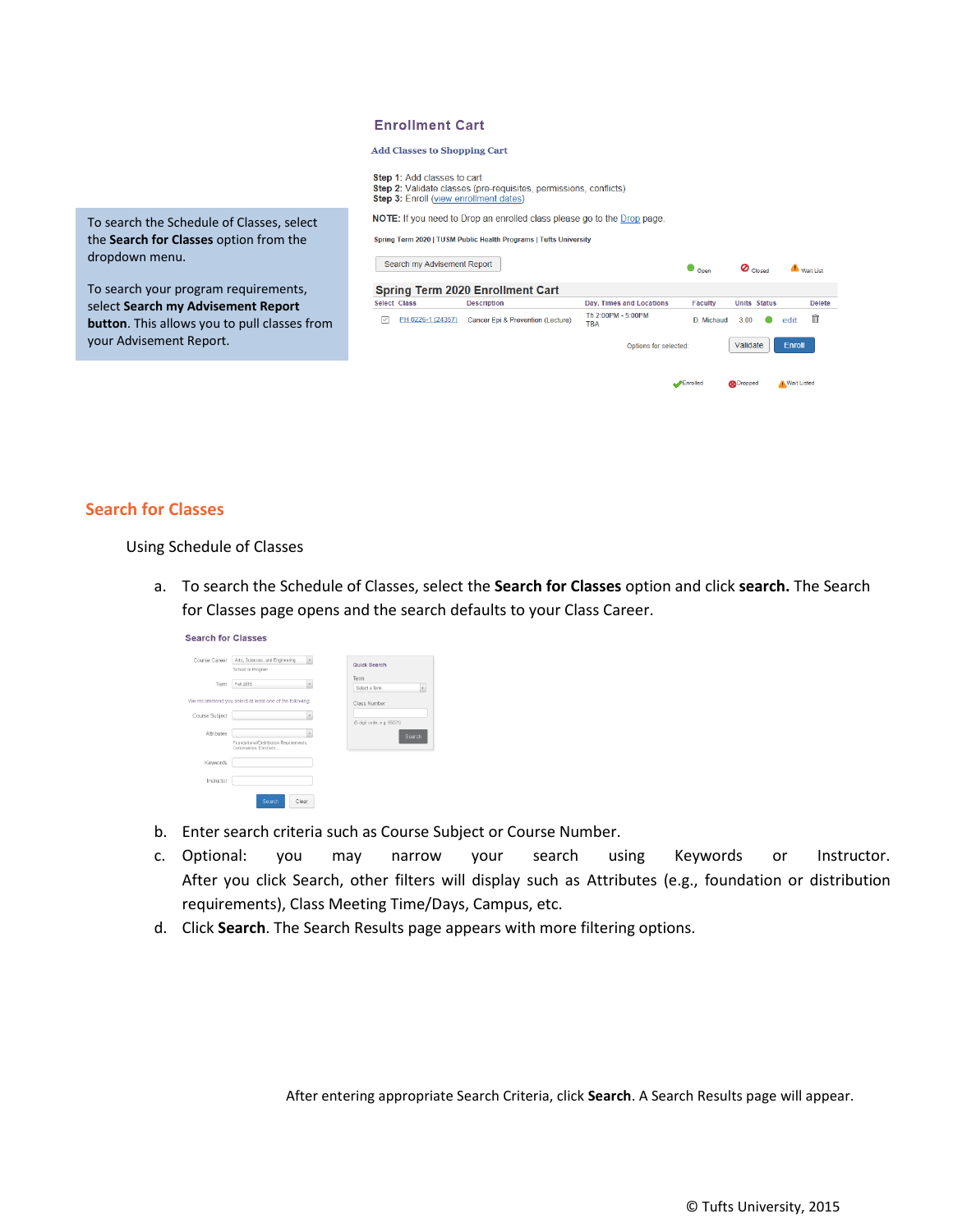### **Filter Search Results**

#### Once class results display:

Show Descriptions Show Sections

• Only the class titles display. You can select the **Show Descriptions** or **Show Sections** checkbox (or select them both).

• No prerequisites are displayed until the **Details** link is clicked. 01-PRA Details  $\sim$ Details include textbooks, enrollment reqs., capacity, available seats, etc. **Filter Results: Attributes** Classes that meet specific criteria such as foundation or distribution requirements. Instructor Classes hosted by a particular instructor. **Status** Classes that are Open, Wait List, or Closed classes.  $\overline{\mathbf{v}}$ Days of Week Classes held on specific days. For example: **Th Limited to these days** with a T/Th selection will show T only, Th only, and T/Th only classes. M **Includes these days** will return the same results PLUS any classes that meet within T/Th as well Sa Su as a meeting on other days. U Limited to these days Includes these days **Time between** Classes held during specific hours of the day or night. The **Include Unscheduled** option allows 7:30AM - 9:30PM you to still see classes that are "pick the schedule" versus a specifically assigned time. For example, if you are doing an independent seminar with an advisor, there is no scheduled time. Include Unscheduled Credits  $0-1$ Classes with variable credit (includes 0 credits). **Session** This filter is most useful for choosing specific summer session classes (SA, SB, S12). Component Use this to narrow your search to a lecture, independent study, research, etc. v Campus Classes held on a particular campus such as Boston or Off Campus Location.v **Permission Required** 

Once filters are applied, at the top of the page, you may clear them one at a time or all at once. Note that you cannot change anything on the first page of the Search after filters have been applied.

Classes that require departmental or instructor consent or no special consent.

NUTR, Spring 2014, NUTR : Regular @ | Lecture @ Clear Filters

If you are logged in you can click **Add** to add the class directly to your Enrollment Cart.